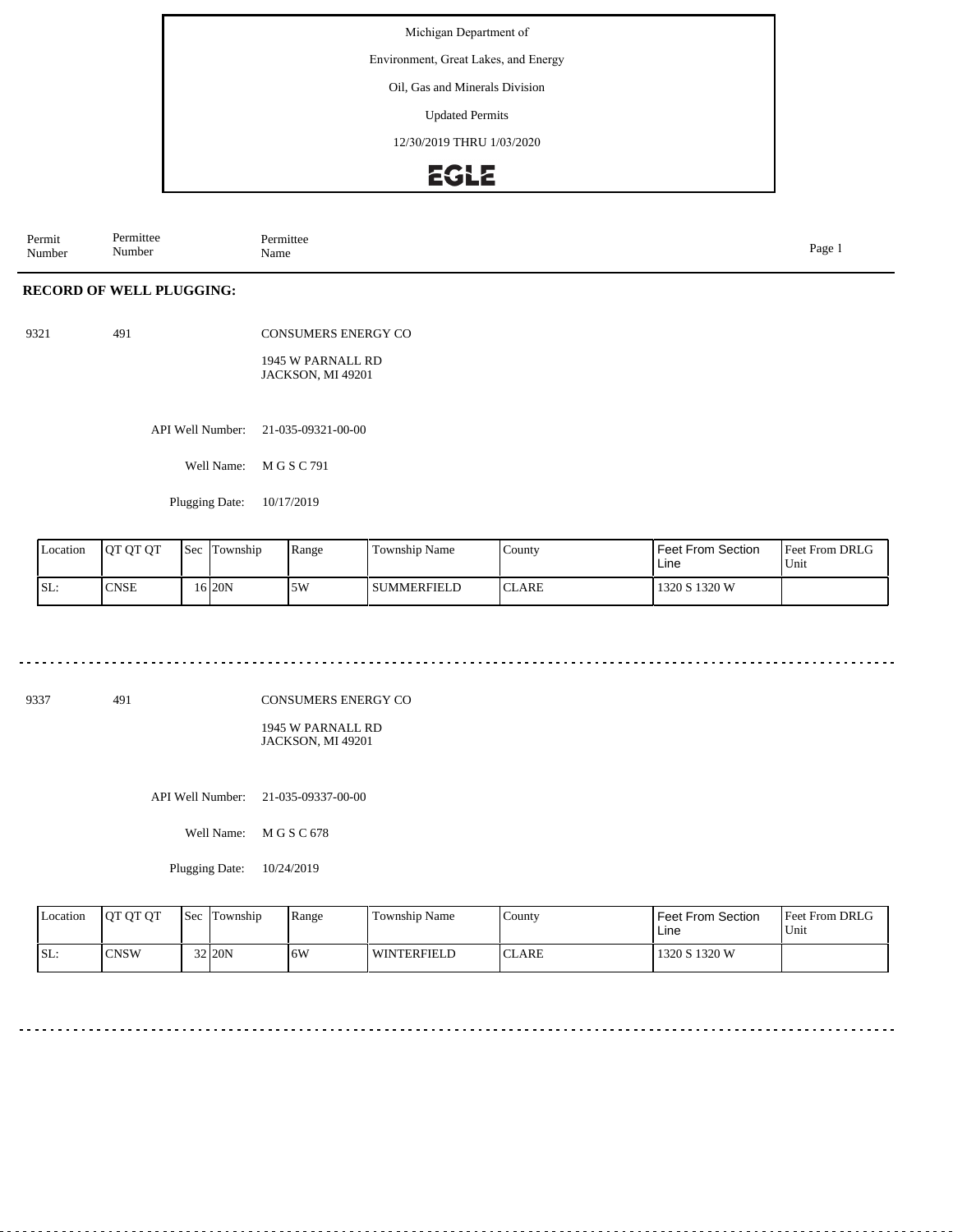Environment, Great Lakes, and Energy

Oil, Gas and Minerals Division

Updated Permits

12/30/2019 THRU 1/03/2020

### **EGLE**

| Permit<br>Number | Permittee<br>Number | Permittee<br>Name                                                           | Page 2 |
|------------------|---------------------|-----------------------------------------------------------------------------|--------|
| 11979            | 491                 | <b>CONSUMERS ENERGY CO</b><br>1945 W PARNALL RD<br><b>JACKSON, MI 49201</b> |        |
|                  | API Well Number:    | 21-035-11979-00-00                                                          |        |
|                  | Well Name:          | M G S C 815                                                                 |        |
|                  | Plugging Date:      | 10/30/2019                                                                  |        |
|                  |                     |                                                                             |        |

| Location | <b>OT OT OT</b> | <b>Sec</b> | Township | Range | <b>Township Name</b> | County          | <b>Feet From Section</b><br>Line | <b>Feet From DRLG</b><br>Unit |
|----------|-----------------|------------|----------|-------|----------------------|-----------------|----------------------------------|-------------------------------|
| ISL:     | <b>CNNW</b>     |            | $2$  20N | .6W   | l winterfield        | $\cap$<br>CLARE | 1320 N 1320 W                    |                               |

<u>. . . . . . . . . . . . .</u>

13930 491

CONSUMERS ENERGY CO

1945 W PARNALL RD JACKSON, MI 49201

API Well Number: 21-035-13930-00-00

Well Name: MICHIGAN GAS STORAGE CO 343

Plugging Date: 10/31/2019

<u>. . . . . . . .</u>

| <i>Location</i> | <b>OT OT OT</b> | <b>Sec</b> | Township | Range | Township Name      | County       | Feet From Section<br>Line | <b>Feet From DRLG</b><br>Unit |
|-----------------|-----------------|------------|----------|-------|--------------------|--------------|---------------------------|-------------------------------|
| SL:             | <b>CNSWNE</b>   |            | 3120N    | 6W    | <b>WINTERFIELD</b> | <b>CLARE</b> | 660 S 660 W               |                               |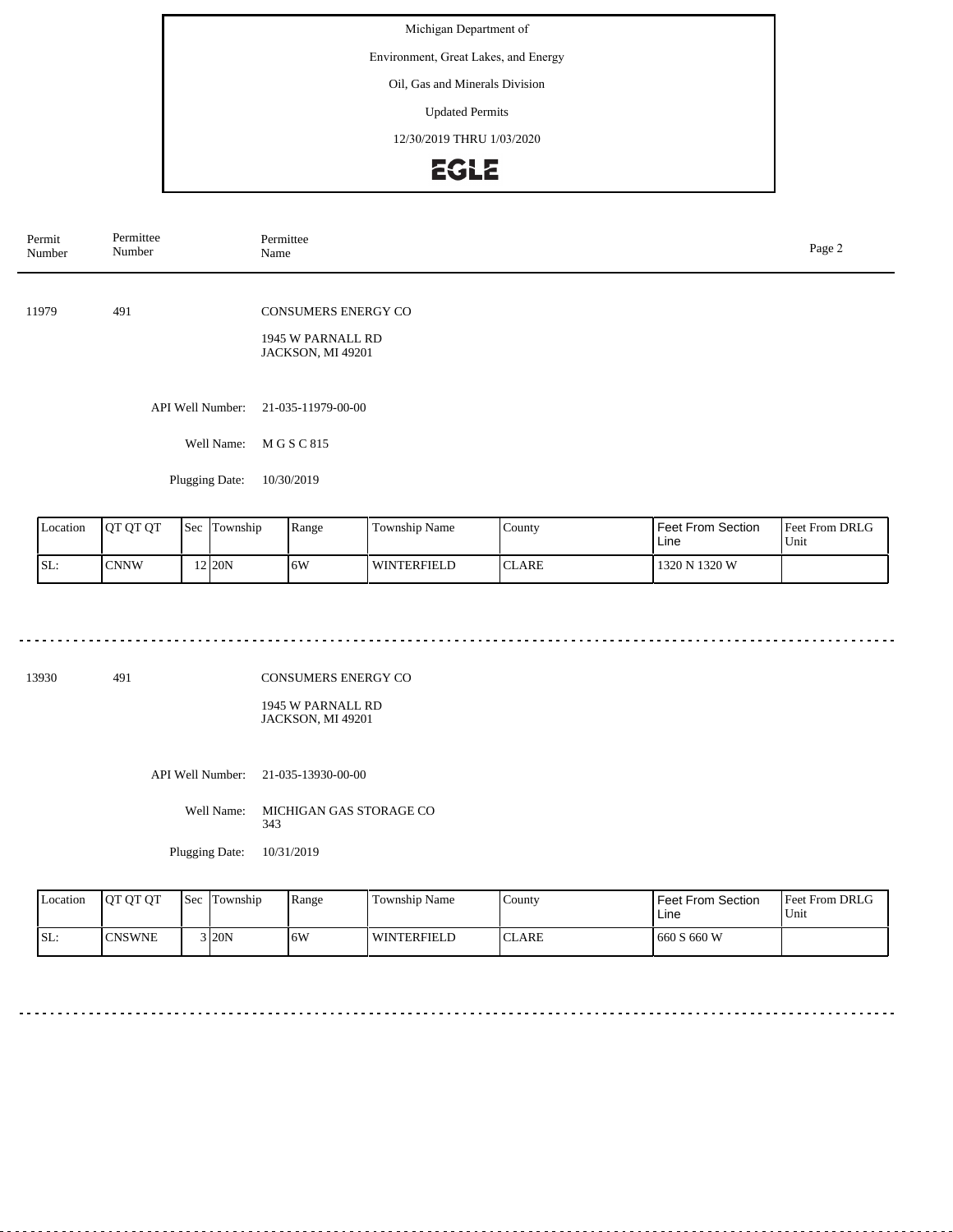Environment, Great Lakes, and Energy

#### Oil, Gas and Minerals Division

Updated Permits

12/30/2019 THRU 1/03/2020

# EGLE

| Permit<br>Number | Permittee<br>Number | Permittee<br>Name                                                    | Page 3 |
|------------------|---------------------|----------------------------------------------------------------------|--------|
| 14327            | 491                 | <b>CONSUMERS ENERGY CO</b><br>1945 W PARNALL RD<br>JACKSON, MI 49201 |        |
|                  | API Well Number:    | 21-035-14327-00-00                                                   |        |
|                  | Well Name:          | MICHIGAN GAS STORAGE CO<br>401                                       |        |
|                  | Plugging Date:      | 10/28/2019                                                           |        |

| Location | <b>OT OT OT</b> | 'Sec | lm<br>Township | Range | <b>Township Name</b> | County                       | <b>Feet From Section</b><br>Line | <b>Feet From DRLG</b><br>Unit |
|----------|-----------------|------|----------------|-------|----------------------|------------------------------|----------------------------------|-------------------------------|
| SL:      | <b>CNNWSW</b>   |      | $35$ 20N       | 16W   | <b>WINTERFIELD</b>   | $\mathbf{C}$<br><b>CLARE</b> | . 660 N 660 W                    |                               |

23051 491

CONSUMERS ENERGY CO

1945 W PARNALL RD JACKSON, MI 49201

API Well Number: 21-113-23051-00-00

Well Name: M G S C R-198

Plugging Date: 10/15/2019

| Location | <b>OT OT OT</b> | <b>Sec</b> Township | Range | Township Name    | County            | l Feet From Section<br>Line | <b>Feet From DRLG</b><br>Unit |
|----------|-----------------|---------------------|-------|------------------|-------------------|-----------------------------|-------------------------------|
| SL:      | <b>ISESESW</b>  | 25121N              | 17W   | <b>RIVERSIDE</b> | <b>IMISSAUKEE</b> | 330 S 330 E                 |                               |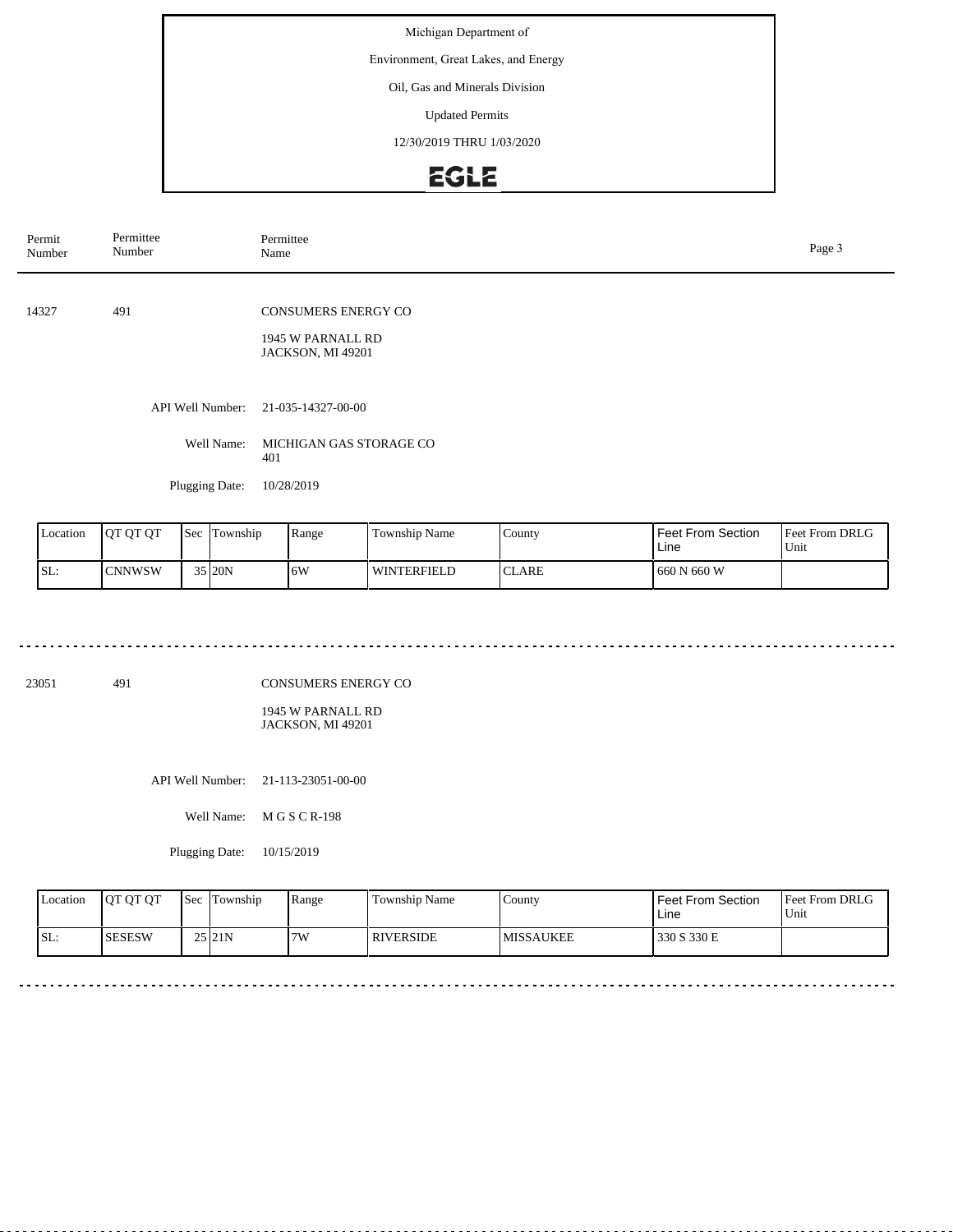Environment, Great Lakes, and Energy

#### Oil, Gas and Minerals Division

Updated Permits

12/30/2019 THRU 1/03/2020

# **EGLE**

| Permit<br>Number | Permittee<br>Number                                                                                 | Permittee<br>Name                                         |                                        |  |  |  |  |
|------------------|-----------------------------------------------------------------------------------------------------|-----------------------------------------------------------|----------------------------------------|--|--|--|--|
|                  |                                                                                                     |                                                           |                                        |  |  |  |  |
| 25558            | 491                                                                                                 | <b>CONSUMERS ENERGY CO</b>                                |                                        |  |  |  |  |
|                  |                                                                                                     | 1945 W PARNALL RD<br>JACKSON, MI 49201                    |                                        |  |  |  |  |
|                  |                                                                                                     |                                                           |                                        |  |  |  |  |
|                  | API Well Number:                                                                                    | 21-113-25558-00-00                                        |                                        |  |  |  |  |
|                  | Well Name:                                                                                          | <b>CONSUMERS POWER COMPANY</b><br>194                     |                                        |  |  |  |  |
|                  | Plugging Date:                                                                                      | 10/16/2019                                                |                                        |  |  |  |  |
| le anno          | $\mathbf{I}_\alpha$ $\mathbf{I}_\mathbf{m}$ $\mathbf{I}_\alpha$<br>$\alpha$ m $\alpha$ m $\alpha$ m | $    -$<br>$\mathbf{L}$<br>$\sim$ $\sim$<br>المحافظ المعا | $\mathbf{F}$ $\mathbf{F}$ $\mathbf{F}$ |  |  |  |  |

| Location | <b>JOT OT OT</b> | l Sec | Township            | Range | Township Name    | County           | <b>Feet From Section</b><br>Line | <b>Feet From DRLG</b><br>'Unit |
|----------|------------------|-------|---------------------|-------|------------------|------------------|----------------------------------|--------------------------------|
| SL:      | <b>SENESE</b>    |       | 30 <sub>121</sub> N | 7W    | <b>RIVERSIDE</b> | <b>MISSAUKEE</b> | 1990 N 330 E                     |                                |

58594 5280

 $\sim$   $\sim$ 

JORDAN DEVELOPMENT COMPANY LLC 1503 GARFIELD RD NORTH TRAVERSE CITY, MI49696

API Well Number: 21-117-58594-00-00

 $AL$  2-10

| Location | <b>JOT OT OT</b> | <b>Sec</b> | Township          | Range | Township Name | County           | l Feet From Section<br>Line | <b>Feet From DRLG</b><br>Unit |
|----------|------------------|------------|-------------------|-------|---------------|------------------|-----------------------------|-------------------------------|
| SL:      | ISWNWNE          |            | 10 <sub>12N</sub> | 6W    | <b>HOME</b>   | <b>IMONTCALM</b> | 1660 N 2391 E               |                               |

| Well Name: NEA |  |
|----------------|--|
|                |  |

Plugging Date: 12/6/2019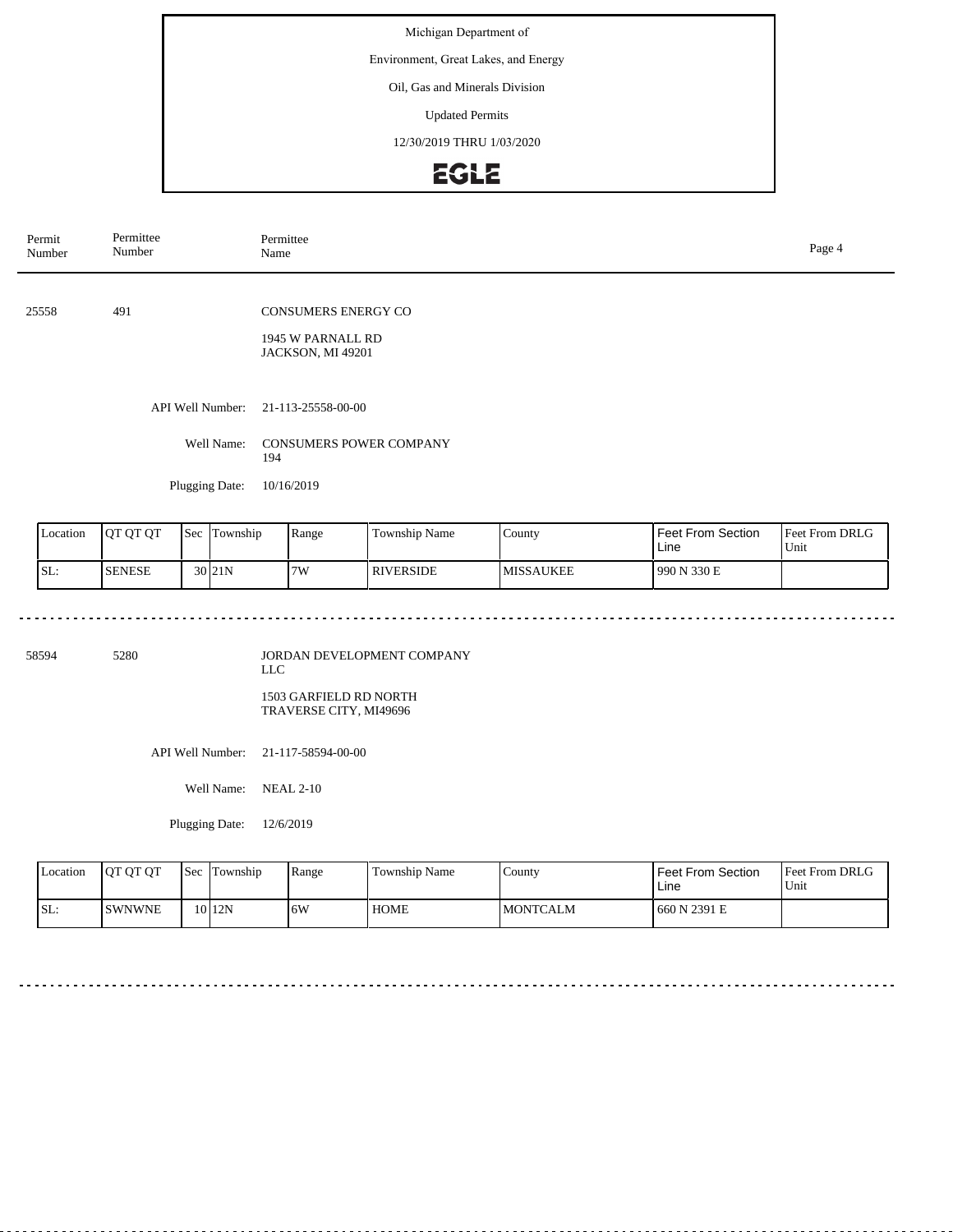Environment, Great Lakes, and Energy

#### Oil, Gas and Minerals Division

Updated Permits

12/30/2019 THRU 1/03/2020

# **EGLE**

| Permit<br>Number | Permittee<br>Number | Permittee<br>Name                                                                      | Page 5 |
|------------------|---------------------|----------------------------------------------------------------------------------------|--------|
| 59050            | 5280                | JORDAN DEVELOPMENT COMPANY<br>LLC.<br>1503 GARFIELD RD NORTH<br>TRAVERSE CITY, MI49696 |        |
|                  | API Well Number:    | 21-117-59050-00-00                                                                     |        |
|                  | Well Name:          | <b>ANDERSON 4-10</b>                                                                   |        |
|                  | Plugging Date:      | 12/4/2019                                                                              |        |

| Location | <b>OT OT OT</b> | Sec | Township  | Range | <b>Township Name</b> | County           | Feet From Section<br>Line | Feet From DRLG<br>Unit |
|----------|-----------------|-----|-----------|-------|----------------------|------------------|---------------------------|------------------------|
| SL:      | <b>NWNWNW</b>   |     | $10$  12N | 6W    | <b>HOME</b>          | <b>IMONTCALM</b> | 330 N 125 W               | 330 N 1153 E           |

55442 6312

ARBOR OPERATING LLC 333 West Grandview Parkway Suite 401 TRAVERSE CITY, MI49684

API Well Number: 21-137-55442-00-00

Well Name: FLESHER D1-28 SWD

Plugging Date: 12/4/2019

<u>. . . . . . . . . . . . . . . . . . .</u>

| Location | <b>OT OT OT</b> | Sec Township      | Range | Township Name  | County  | Feet From Section<br>Line | <b>Feet From DRLG</b><br>Unit |
|----------|-----------------|-------------------|-------|----------------|---------|---------------------------|-------------------------------|
| SL:      | <b>ISESWSW</b>  | 28 <sub>32N</sub> | 3W    | <b>CORWITH</b> | IOTSEGO | 1287 S 1151 W             |                               |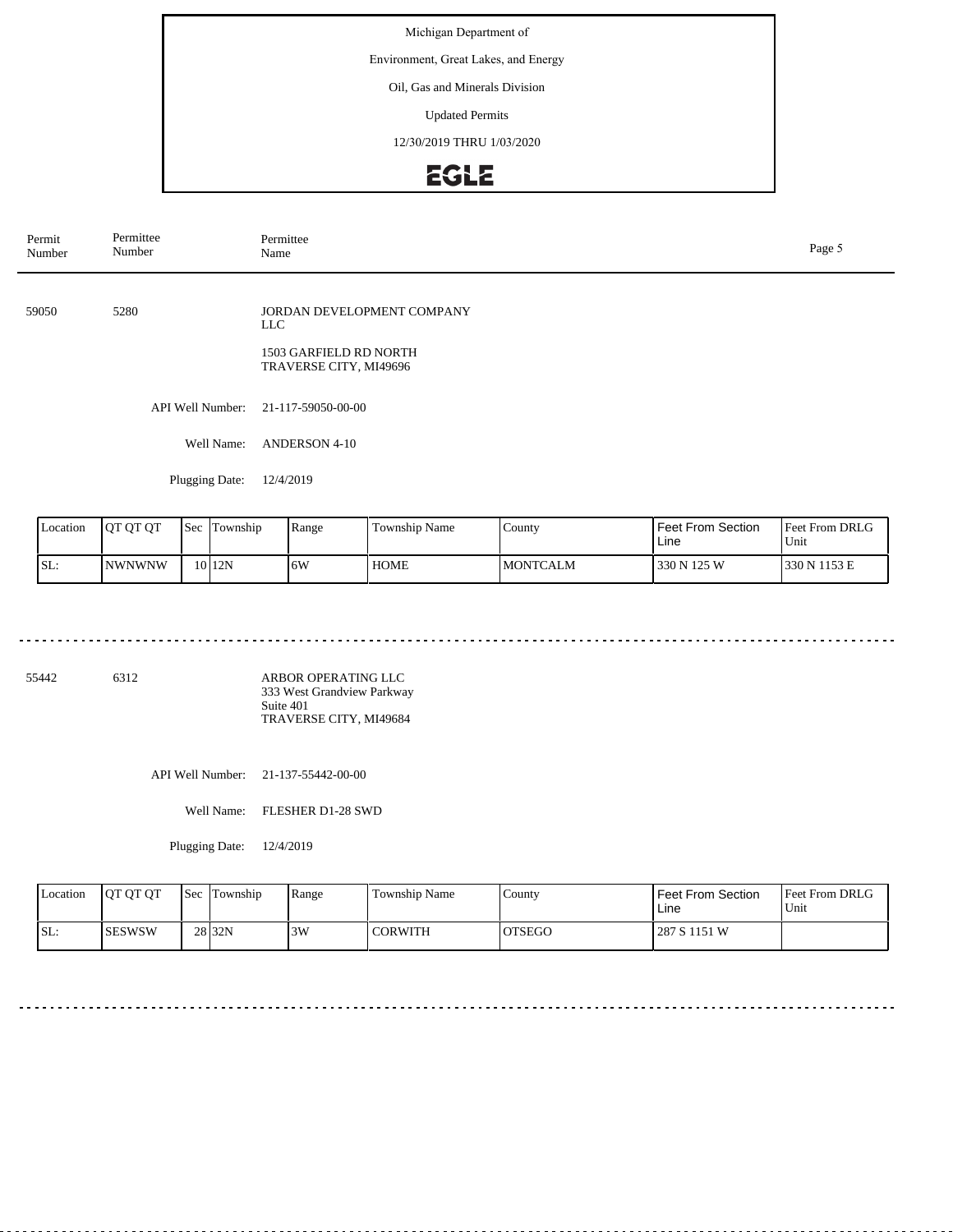Environment, Great Lakes, and Energy

#### Oil, Gas and Minerals Division

Updated Permits

12/30/2019 THRU 1/03/2020

# EGLE

| Permit<br>Number | Permittee<br>Number | Permittee<br>Name                                                              | Page 6 |
|------------------|---------------------|--------------------------------------------------------------------------------|--------|
| 37891            | 5986                | <b>TUSCOLA ENERGY INC</b><br>920 N WATER STREET, SUITE213<br>BAY CITY, MI48708 |        |
|                  |                     | API Well Number: 21-157-37891-00-00                                            |        |
|                  | Well Name:          | MORGAN 1-23                                                                    |        |
|                  | Plugging Date:      | 10/25/2019                                                                     |        |

| Location | <b>IOT OT OT</b> | Sec | Township | Range | $\mathbf{r}$<br>Township Name | County   | l Feet From Section<br>Line | <b>Feet From DRLG</b><br>Unit |
|----------|------------------|-----|----------|-------|-------------------------------|----------|-----------------------------|-------------------------------|
| ISL:     | <b>NENWSE</b>    |     | 23114N   | 7E    | <b>WISNER</b>                 | 'TUSCOLA | 330 N 990 W                 | 1330 N 330 E                  |

 $\sim$